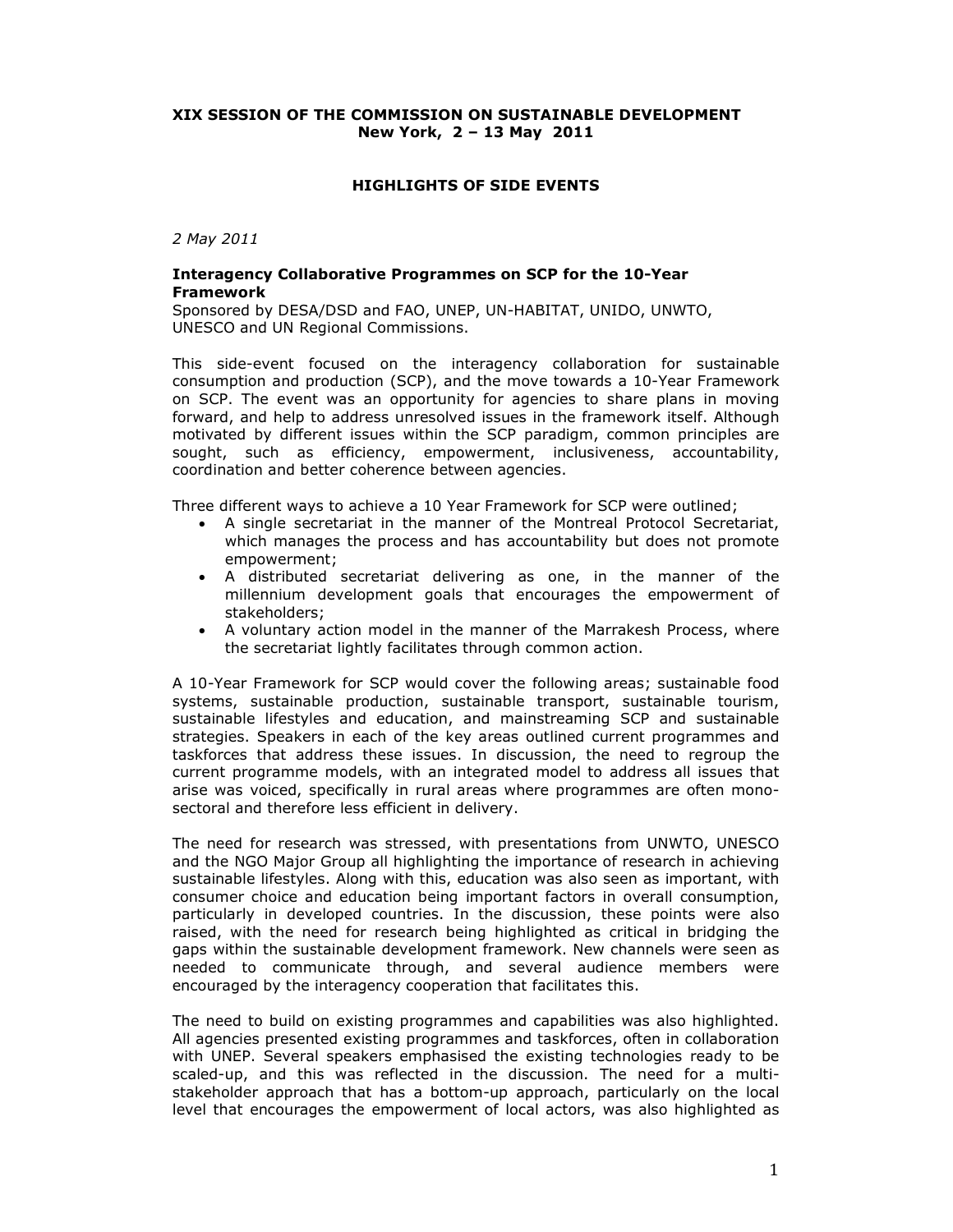key for the success of any framework. By building on these key stakeholders, and existing programmes, assessments can be made on the current situation and synergies sought for future action. Additionally, by building on existing programmes, the cost to transition to SCP would be purely incremental with little additional start-up costs. All agencies represented currently have SCP Programmes and staff that would provide a base for scaled-up action.

The need to engage the public into the SCP debate, particularly on the issue of consumption was also mentioned by the Major Groups. It was noted that the UN works in acronyms, and this is not the kind communication that will easily make it into the public domain. Rather, what is needed is a process that takes the notion of SCP and makes it a global concern. The suggested route of this would be to engage and educate governments to begin the process of supportive acts to change consumption and production patterns.

## **More Food, Less Chemicals, Less Waste**

Sponsored by FAO

This side event was hosted by the UN Food and Agriculture Organisation (FAO), and aimed to explore the current food system, pesticides regime, and the fair trade exhibition and conference, entitled Save Food. The aim of the event was to explore the issue of safe food consumption and the wastage of food within the context of a growing population and the pressures this places on the food supply.

Speakers included; Mark Davis, FAO; Hans Herren, President of the Millennium Institute and Co-chair IAASTD; Werner Dornscheidt, Düsseldorf trade fair group; and Dr Agnes Soares, Pan American Health Organisation (PAHO).

The notion of nourishing as opposed to feeding the population was used by Hans Herren to set the discussion, and a re-examination of the kind of respect that should be shown to food. This new paradigm in food systems would be seen in a reduction of pesticide use, reduction of energy use and the maintenance of current natural resources and ecosystem integrity. The technology to achieve this is available, but the implementation has been difficult, and the likely result would be higher levels of employment and greater long term yields. However, the restructuring of the current labour force and market is off-putting for many stakeholders.

Currently, there is 4,000 calories per person of harvested food around the world per day. Due to current production processes and packaging constraints, along with consumer waste in developed countries, this adequate level of food production still results in malnourished people. With population expected to increase to 9 billion people by 2050, those currently experiencing shortages of food are expected to experience even greater levels of deprivation. One way suggested by Werner Dornscheidt is 'Save Food' exhibition, which aims to address food loss and wastage. By looking at the agriculture, food production and packaging processes used, wastage can be minimised and developing countries can gain access to packaging that extends the shelf life of produce. This international congress and exhibition will be held on 16-17 May for two days, and is co-sponsored by the FAO.

Dr Agnes Soares spoke on the topic of pesticides, and the relationship they have with health. Concentrating on the Pan-American region, it was shown that pesticide use has increased dramatically in the past decades, while the information about such heavy pesticide use, along with the cross-exposure of pesticides, has not been adequately explored. What is known, however, is that all pesticides and chemicals have some affect on human health. Pesticides have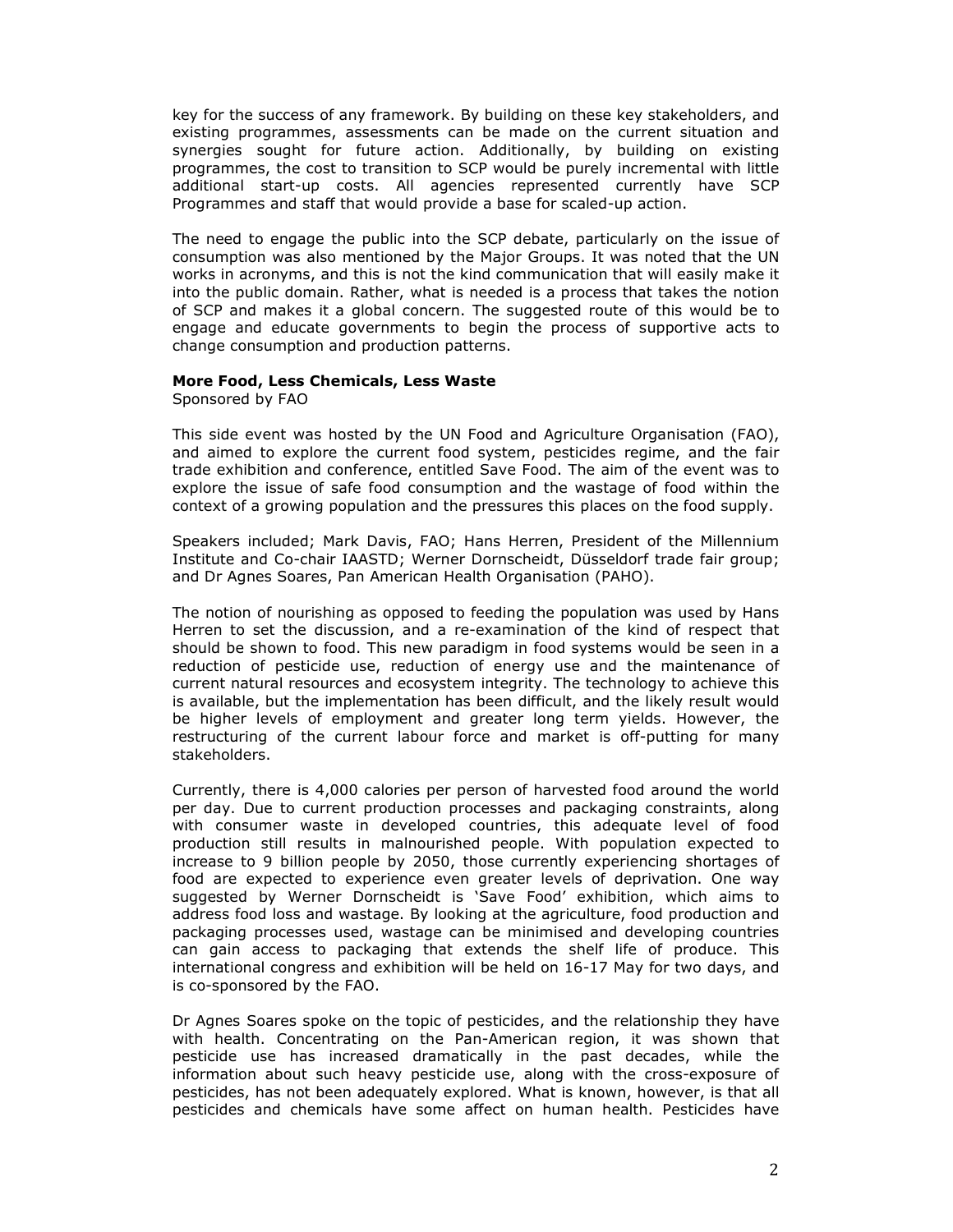been addressed on an international level since 1963, with the First Joint Meeting on Pesticide Residue convened by the FAO and WHO.

Mark Davis stated the need for an agricultural system that can still be practiced in 50 years time. At the current moment, agriculture is not sustainable in this way, and so must be reassessed. Pesticides in particular are dangerous, as they are designed to be used on food and are designed to be toxic. However, they are better managed than other chemicals, due to the Joint Meetings convened by the FAO/WHO since 1963. However, in developing countries, pesticides are often misused due to a lack of education, a lack of access to technologies, and sometimes even a lack of interest in using the safety equipment available. Issues such as these must be met by governments, as currently it is the pesticide and seed companies themselves providing the education in both developed and developing countries.

The inter-active discussion showed the importance of the topic within the CSD-19 context of SCP. The need to include the negative externalities from current agricultural and production processes was recognised as key in creating the new paradigm of an 'agro-ecosystem', that incorporates a waste reduction and nourishment agenda to improve food security for all countries. To do this, all externalities must be taken into account in agriculture, and this is not being achieved within the current processes. Additionally, the issue of waste and the cumulative effects of transport and poor roads as well as adequate packaging was highlighted, with the need to find bottom-up solutions to this from the farmers themselves, potentially through information and knowledge sharing which the FAO has a key role within the UN system.

### **Furthering Sustainable Mining: A Stakeholder Perspective**

Sponsored by the Permanent Mission of Belgium to the United Nations

The side event on Furthering Sustainable Mining was organized as an interactive session attended by representatives of Member States, featuring panelist presentations by representatives of private sector (Umicore) and UN agencies, (UNDP-Division for Crises Prevention).

The Permanent Representative of Gabon, Amb. Mr. Nelson Messone shared a perspective from the developing country point of view. Mining has become a considerable influential element of peace and security. The sector is regarded as crucial means of development for many developing countries. Amb. Jan Grauls, the Permanent Representative of Belgium, pointed out that our daily life, development and economy rely largely on the use of mineral resources, while he also stressed the negative impacts brought by mining such as pollution, damage, corruption, child-labor, etc.

It was recognized by stakeholders that a cooperative, comprehensive and transparent approach is urgently needed towards a sustainable mining. Industrial companies should carry out mining activities under comprehensive legal framework. A broader partnership among stakeholders helps to better identify each other's expectations and to enhance the common knowledge base on environmentally related issues.

To avoid conflicts and crimes related to mining, the ownership of land, local audits and capacity building are among the main challenges at the national level, while international efforts made by UN agencies, international NGOs and multinational companies also play a key role. Throughout the interactive discussion, the representatives of Member States and of UN agencies recognized the need to fit the existing positive mining initiatives into countries' specifics.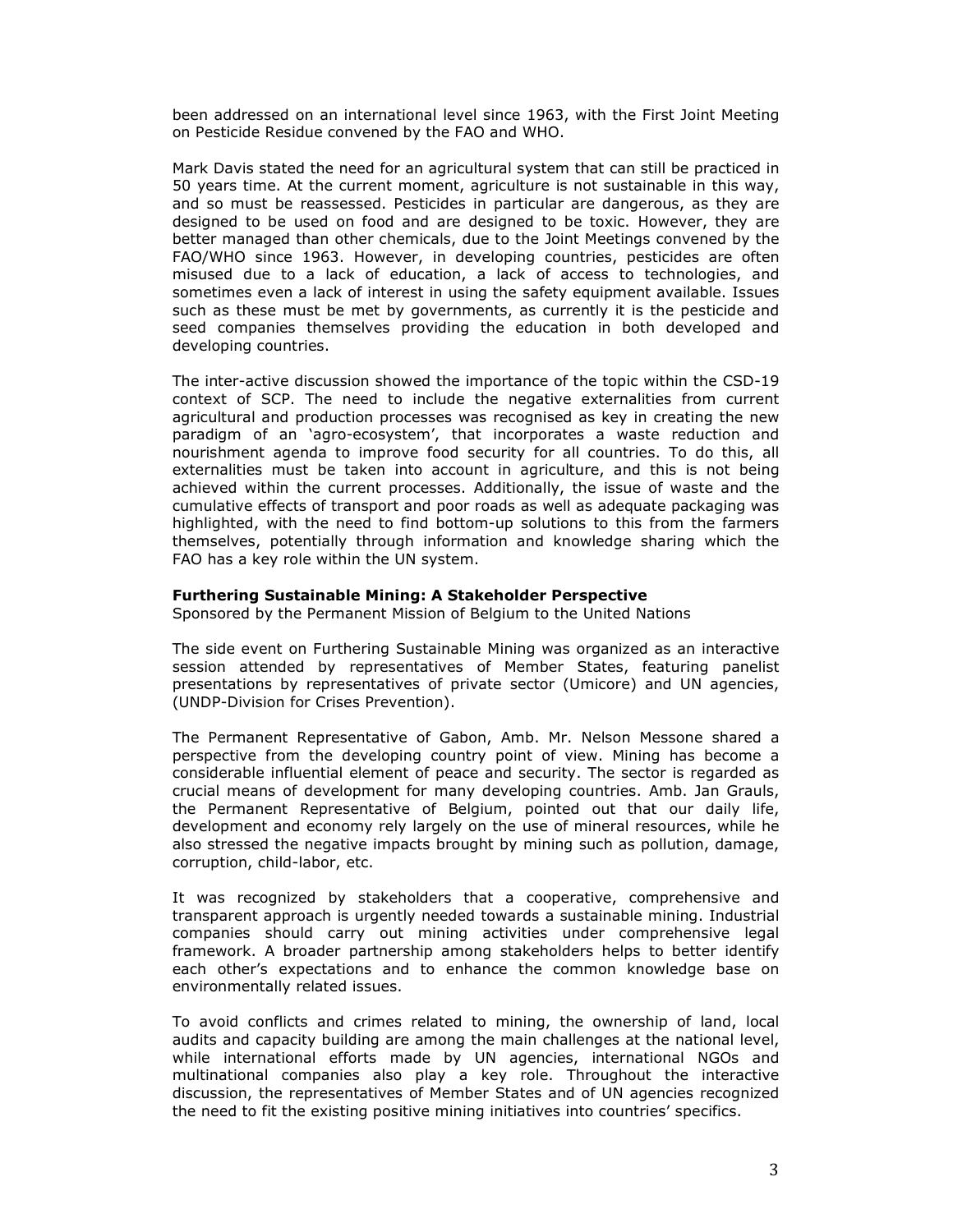*3 May* 

# **Sustainable Transport Policies, Eco-efficient Infrastructure and Green Economies in the Americas.**

Sponsored by ECLAC and Columbia University

This side event aimed to look toward sustainable transport policies, eco-efficient infrastructure and the green economy within the context of Rio+20 Summit. The Latin American and Caribbean situation was outlined, with ECLAC and Columbia University presenting sustainable transport activities and findings in the region. The Caribbean perspective was also highlighted, and the differences facing SIDS within the context of transport services was explored.

Panellists included; Amb. Juan Pablo de Laiglesia, the Permanent Representative of Spain to the U N; Ricardo Jordan, ECLAC; Ricardo Sanchez, ECLAC; and Morana Stipisic, Urban Design Lab, Earth Institute, Columbia University.

The importance of transport service provision and infrastructure to sustainable development is vital, particularly in Latin America and the Caribbean where 80% of people live in urban areas. In this way, transport is also a vital base within any Green Economy action, as a way of achieving sustainable development. Toward this, the ECLAC report entitled 'Time for equality, transport and infrastructure' was discussed to articulate the concept of equal rights within sustainable transport and the Latin American experience.

Equality was highlighted as an important aspect of sustainable transport, and sustainable development as a whole. Within this, economic growth was seen as vital for sustainable development, and they must go hand in hand if social development is facilitated and reduction in income inequality achieved. Public transport service provision and infrastructure development was shown to have a positive impact on the lowest income groups, and help to reduce income inequality. Despite this, a large part of Latin America has fallen behind in public transport provision, with even those countries that have invested in the sector not achieving efficient levels.

Morana Stipisic identified this shift to sustainable transport as needing to come from national governments. In presenting the ECLAC, ESCAP, UN-Habitat and Columbia Urban Design Lab report, "Are we Building Competitive and Liveable Cities", guidelines were given to policy-makers in achieving more sustainable urban areas. With more than 50% of the world's population, and 80% of Latin America's, living in cities makes urban issues key to the sustainable development agenda. Slums in particular were highlighted as a growing group in absolute numbers, which is particularly worrying if you define a slum as an area lacking in infrastructure and services provision. Added to this, economic growth is centred on cities, with 80% of GDP in Asia coming from urban areas. To achieve sustainable transport within a sustainable development context, a bottom-up approach is needed, facilitated by top-down strategies to lead change. To do this, the dynamics of individual cities must be taken into account, public-private partnerships utilised to achieve change, and a clear examination of the current situation and future goals envisioned.

Eco-efficiency as a goal has been defined, but the 'how' in achieving this is still being formed. Decisions made today in urban infrastructure, set future consumption patterns in place. However, the difference between the Latin American experience and the Caribbean experience varies greatly. Even within the Caribbean, the size of urban populations, densities of populations, levels of urbanisation and access to services varies greatly and create very different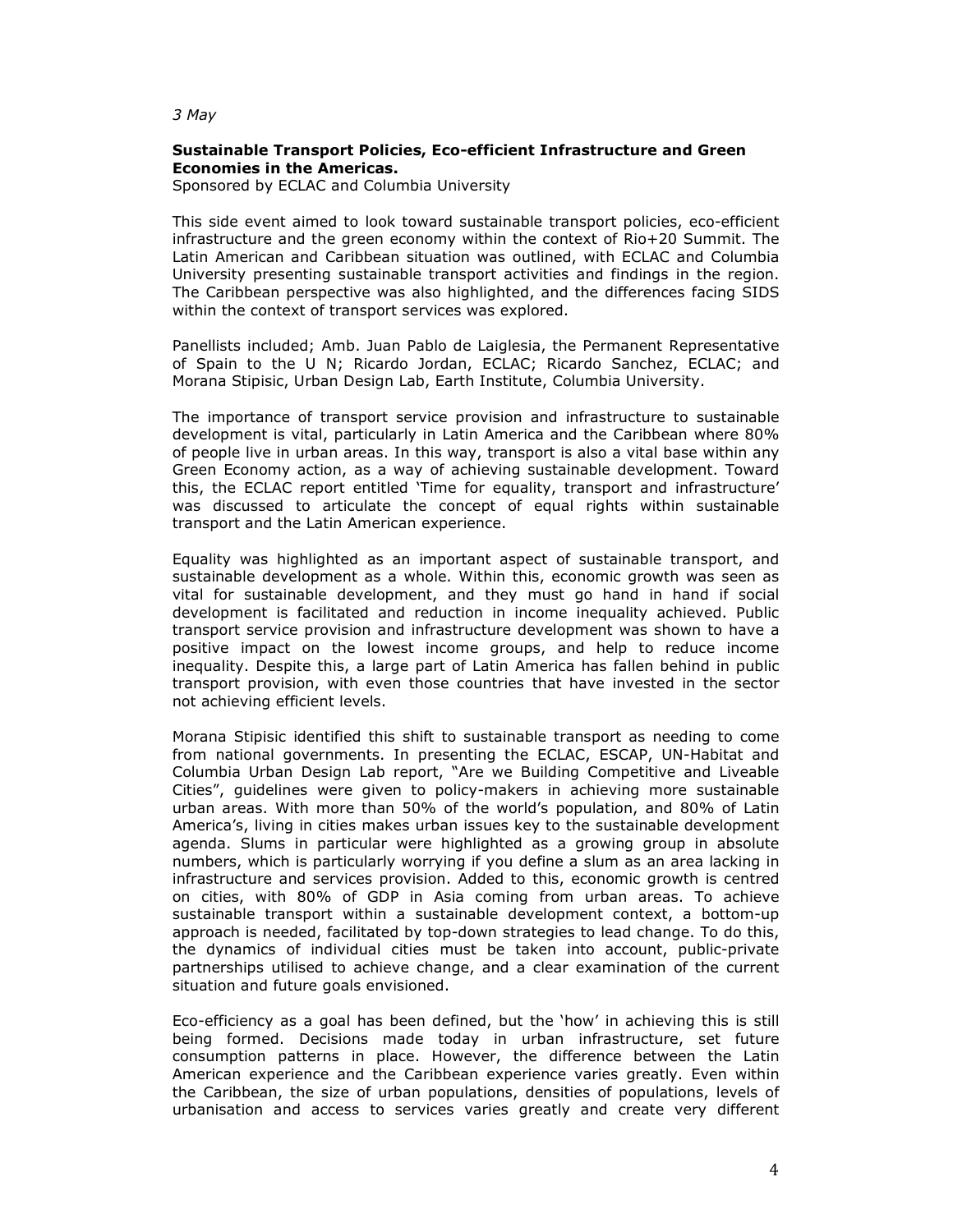challenges for sustainable transport planning. This is complicated further in the Caribbean by the economy's reliance on tourism and the different transport pressures this creates. Despite these differences between Latin America and the Caribbean, leadership was identified as crucial in the local context in achieving sustainable transport objectives.

During the interactive discussion, the issue of road safety was raised, and the General Assembly Decade on Road Safety, in particular. It was acknowledged that this was an important area of interest for all regional commissions and WHO, but that currently transport issues need to become more comprehensive, as currently issues such as road safety are often dealt with on an individual basis. The idea of the 'optimum' city size was also raised during the discussion. It is difficult to be defined, with the suggestion that instead policies must target the locale of the city and work within the environmental setting.

### **Design for Sustainability. A Global Overview: Opportunities and Challenges. How to promote and disseminate Eco-design in companies?**  Sponsored by the Delegation of the European Union

The side event on Promoting and Spreading Eco-design in Companies was organized with the main objective to stress the potential of Eco-design in leading the private sector towards a resource-efficient and high added-value economy. Opportunities and challenges of current production and recycle processes were outlined by the representative of UNEP, while regional Eco-design pioneers shared success stories and concrete experiences from Europe, Canada and Latin-America.

Impacts of products' use and disposals are not understood well enough compared to the understandings on the production process. The low awareness about resources use implications and the low level of innovation in many developing and emerging economies urge the need of a holistic manner during the product's whole lifecycle. Overall, 60%-80% of products' environmental impacts are determined at the design stage. Through the Eco-design approach, the environmental dimension of a product is taken into account from the early stage of design throughout its life cycle which covers the procurement, manufacture, use and disposal phases.

According to panelists form companies, it is necessary to know that privatesector-driven investments are different from those driven by governments in terms of dependence on the market. Persuading entrepreneurs of economic values of the Eco-Design remains the main challenge to promote this life-cycle thinking approach. More coaching efforts are needed to help companies with good understanding of users' needs in the context of market transition towards the sustainable development.

*4 May* 

### **Partnership for Sustainable Agriculture, Food Production and Waste Management: Exploring the Link Between Fertilizer and Hypoxic Zones**  Sponsored by the U S Department of State and UNEP

This side event highlighted the work of the Global Partnership on Nutritional Management (GPNM), which was launched at CSD17 with multiple partners including member states, UNEP, NGOs and different industry bodies. This presentation aimed to provide an update on the current situation, along with the new and emerging challenges. To achieve better nutrient management, the GPNM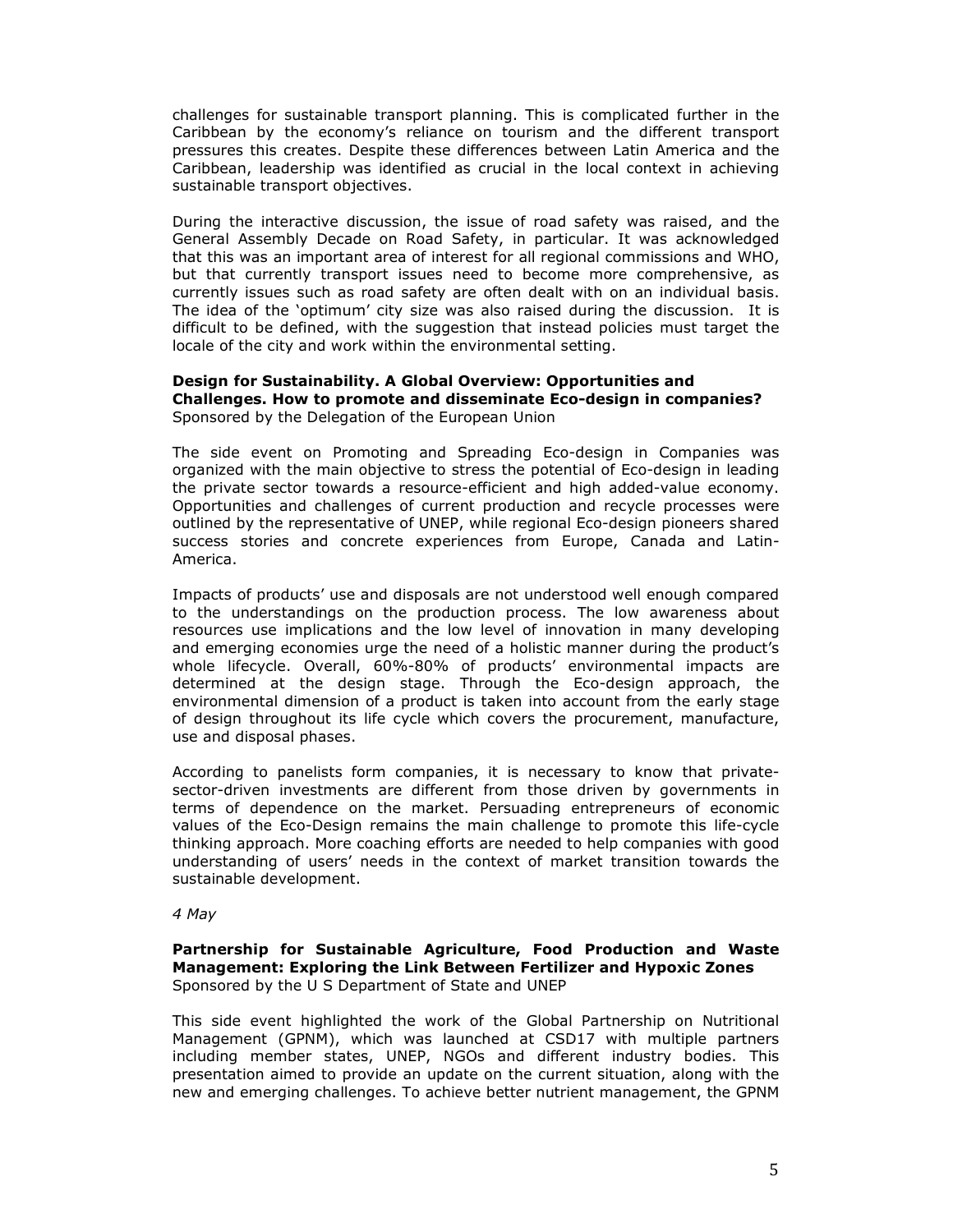aims to provide a knowledge platform through facilitating knowledge transfers between different stakeholder groups.

The session was opened by John Matuszak, US Department of State. Panellists included: Greg Crosby, US Department of State; Dr. Arab Hoballah, UNEP; Dr. Laura Beal Moody, Fertilizer Institute USA; Dr. Kilaparti Ramakistra, International Nitrogen Initiative; and Dr. Chuck Chaitovitz, Global Environment and Technology Foundation.

The issue of fertilizer and nutrient management was cited as an important one within the concept of sustainable development, considering the linkages with population increases, poverty reduction, food security and water shortages. Although urban agriculture and community gardens are growing in popularity, there is increasingly less land to expand agricultural practices, and so agricultural land must become more productive. This is very difficult without the use of organic or inorganic fertilizers, and so the proper use of these inputs must be achieved to increase food supply. To address these issues, the GPNM aims to increase the efficiency and effectiveness of fertilizer and nutrient use, and avoid the creation of hypoxic zones such as the Gulf of Mexico and the Chesapeake.

All panellists spoke of the importance of engaging farmers within this nutrient and fertilizer debate and saw it as vital in achieving sound nutrient management. Low-tech and low-cost solutions are currently available, but these need to be backed-up by income generation to be taken seriously by farmers and policy makers alike. Local involvement and local investment in programmes needs to be encouraged as well to have successful outcomes. Examples of the importance of this in the reversal of hypoxic zones was shown, with the example of the Danube-Black Sea zone where the hypoxic zone was reversed through investment by GEF and the UNEP, as well as local involvement.

Currently, the food security of two thirds of the world relies on fertilizers. Over the last 30 years, nitrogen and phosphorous fertilizer use has increased dramatically, with the overuse and misuse of inputs increasing, whether due to a lack of access to the correct nutrients, or having an excess of nutrient use due to industrial or agricultural activities. Evidence suggests that fertilizers are often over-applied, or applied at times when they cannot work to their full affect. This has lead to a drastic increase of hypoxic zones, from 9 recorded zones in 1960 to 415 zones in 2007. Currently, research suggests nitrogen levels globally have gone beyond the earth's limits.

Incomplete and inconsistent nutrient management was given as one major reason for the increase in these zones. Additionally, within the Upper Mississippi River Basin, a survey suggests that nitrogen movements and leaking have been exacerbated by the sound management of erosion in the area, resulting in overfertilizing. This suggests that land and agriculture management must be integrated to achieve maximum yields, environmental health and economic gains. However, in many countries there is often only one type of fertilizer used, despite the broad range of crops and soil needs that would be better addressed with a broader nutrient base.

The optimum use of fertilizers varies country-to-country, region-to-region, and even within fields. The true costs of benefits and costs in fertilizer use must be calculated, but these cost assessments are often very costly. However, tests linking nutrient management, health concerns and food production must be done on some scale to appropriately assess the situation. In discussion, local level testing by farmers was addressed, along with the varying access to reliable testing in the developed and developing countries. This technological gap was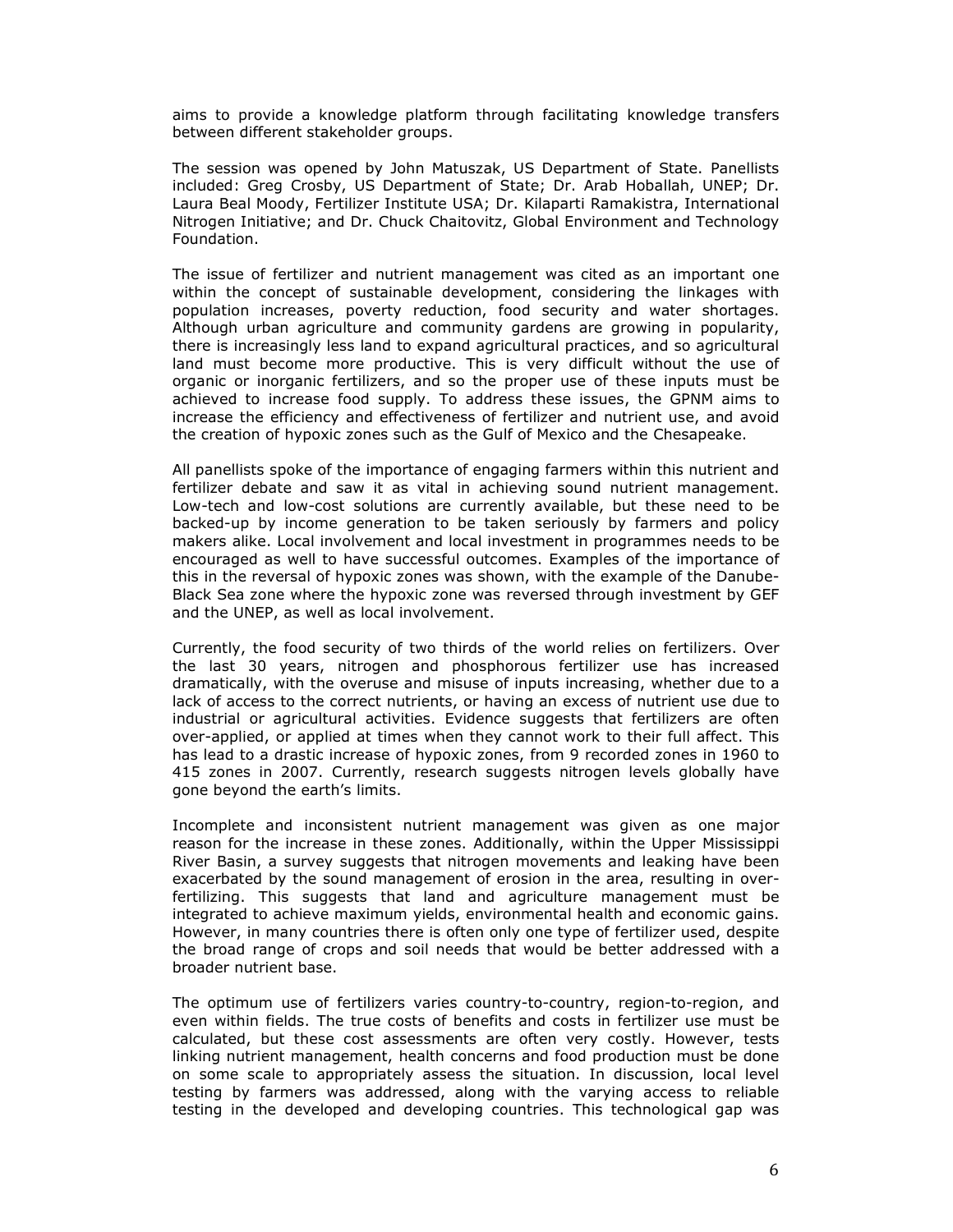large, but potentially overcome in developing countries through collaborating with universities, or plot testing to assess the different fertilizer combinations.

During the discussion, the use of GM crops was raised, and more specifically, the high fertilizer intensity crops that came to prominence with the green revolution. Although these crops still have high input levels for maximum yields, fertilizer inputs in corn varieties have been decreasing with new varieties coming on the market. The issue of petro-chemical inputs into fertilizer was also raised within the context of peak oil, but currently the panellists saw few organic alternatives that could produce on the levels needed for global food supply exist. This statement was challenged by some discussion participants.

### **The Right Green Economy**

Sponsored by the International Presentation Association

This side event explored the notion of a 'green economy', and how market mechanisms may help or hinder the move toward sustainable development. Key issues highlighted as important in preparation for the coming Rio+20 Summit were poverty eradication, food security, and environmental health. Panellists included: Darcey O'Callahan, Food and Water Watch; Peter Mann, WhyHunger; and Anil Naidoo, Blue Planet Project.

The green economy was defined as a strategy for sustainable development that uses market mechanisms to counter environmental damage. The inherent tension within this for panellists is the price placed on nature, and the assumption that it is the only way to include the environment in the green economy debate. Rather, a replacement of this market-based commoditisation of nature is called for, that is transparent, participatory and community-based that prioritizes the human right to food and goods, and the right of the earth to maintain an ecosystems balance. In doing this, the dual goals of climate change and feeding a growing population can be met.

Currently, the world is facing water and food crises, which are being exacerbated by climate change. These issues are at the heart of the new green economy, and relate to both human rights and the rights of the earth. In response to this, many community level movements have emerged, highlighting the justice and democracy issues associated with reduced access to resources and corporatisation of access to these resources. These issues, and the responses to them, are happening across both the developed and developing world.

Hope was called upon, mixed with both commitment and a little bit of anger in dealing with the move toward green economy in preparation for Rio+20. Next year's Summit was recognised as being highly important in framing issues and preparing for future action. The UN Conference on Environment and Development in Rio 1992 was recognised as achieving so much, but that since then there have been mixed results in an international context. Rio+20 is an opportunity, but it must be recognised that there is no silver bullet to sustainable development, and that an over-reliance on technology to solve some of these issues is unrealistic. Rather answers lie in bottom-up community action, and a vision provided topdown by the UN.

This wariness about the green economy and its aims was reflected in discussion. Concerns over the 'green washing' of corporations in their efforts to achieve profits and 'green' credentials was stated, but at the same time hope was communicated in the actions of these corporations in moving towards a greater consciousness on these issues. While hope was being communicated in discussion about the potential for corporations to evolve, worry was also being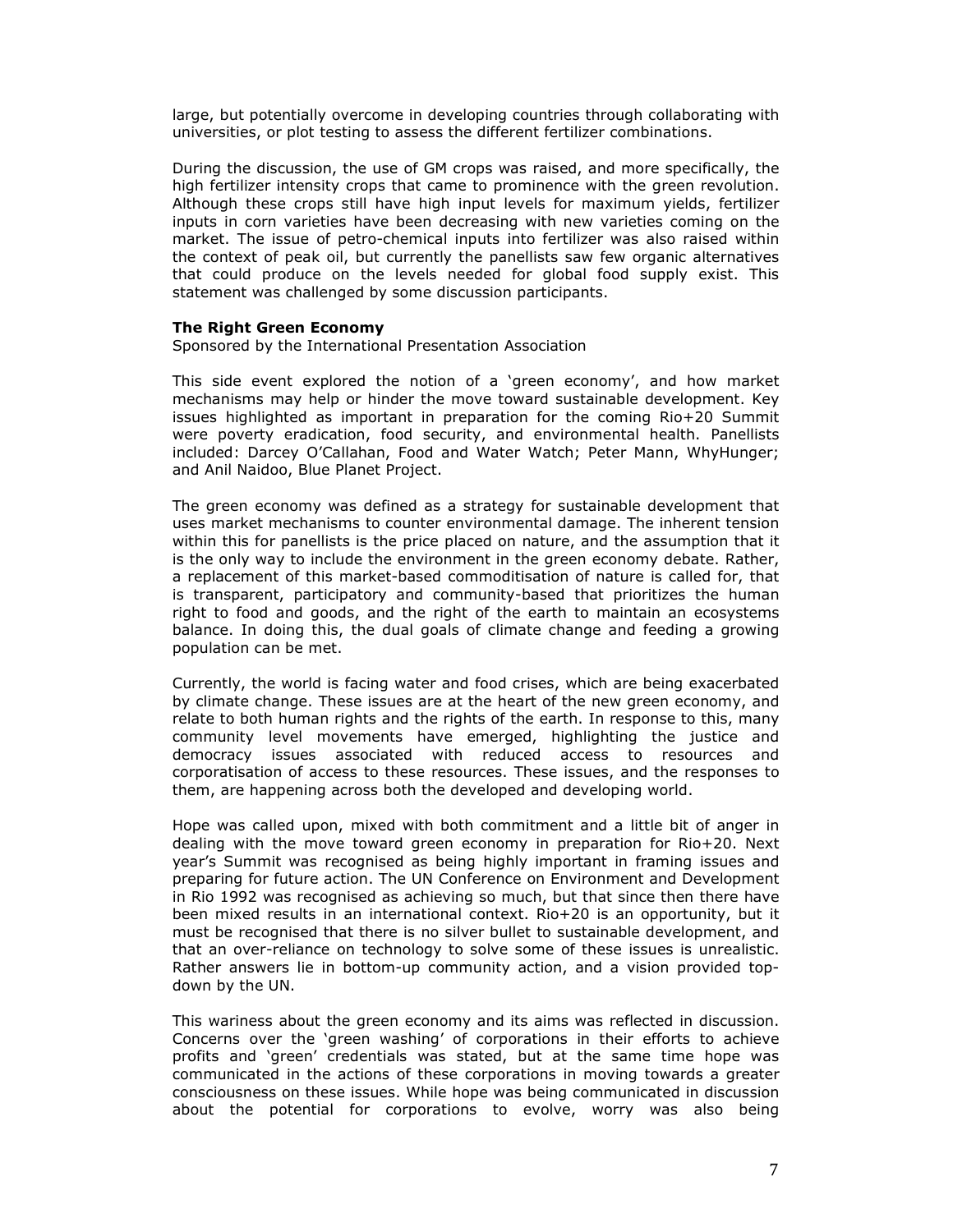communicated about government action on the green economy, at both the national and international level, along with the possibility of increasing corporate influence at both national governments and the UN itself.

### **Global outlook on Sustainable Consumption and Production(SCP) Policies**  Sponsored by the European Union

During the side event UNEP/DTIE presented the results of the Global Outlook on SCP Policies Report which reviews the existing SCP policies at the global level. Representatives from national environmental authorities presented SCP initiatives in their countries, in particular, Thailand, South Africa and Mexico.

In Asia and the Pacific, green growth is more largely recognized than SCP in terms of terminology. Existing regional approaches include the Ministerial Conference on Environment and Development (MCED), Green Growth, the ASEAN Declaration on environmental sustainability and a newly established working group on SCP since April 2011.

SCP strategy and policies in Latin America and the Caribbean is endorsed by the Forum of Environmental Ministers and the sub-regional Mercosur mechanism. Regarding other regions, the UN Economic Commission for Europe serves as a cooperation mechanism on SCP related issues for Europe, Canada, the Central Asian republics, Israel and the USA. There is also the SCP and Sustainable Industrial Policy Action Plan established in EU since 2008.

Throughout the session, examples of national policies in developing countries were shared, these includes the national adaptation efforts, success stories and opportunities for strengthening implementation. While continuing commitment to the 10 YFP, it was stressed by panelists that efforts are needed in a long-term perspective through education, public awareness, sustainable lifestyle, etc.

Institutional cooperation, as the main challenge in many developing countries, calls for a more prominent role of government to guide related stakeholders, especially the civil society which plays a crucial role in improving the linkage between government and private sector in the SCP promotion. UN agency efforts on providing cost-cutting SCP initiatives are also urgently expected by developing countries.

*5 May* 

## **Schools as Agents of Change**

Sponsored by UNESCO

This side event focused on how schools can act as local agents for change, through education for sustainable consumption within the greater move towards sustainable development. The side event was moderated by Victoria Toresen, PERL. Panellists included Francois Jegou, Director of Strategic Design Scenarios, Belgium; and Sue McGregor, Professor at Mount Saint Vincent University, Canada.

The role of schools in history has been to formally and informally reinforce behaviours and norms to strengthen the status quo. In more recent times, this role has expanded to become a tool for more specific aims such as colonialisation, nationalisation and industrialisation. This has more recently evolved into teaching commercialism and consumerism values. However, we are reaching a point where schools are being recognised for their potential as agents of change toward sustainability.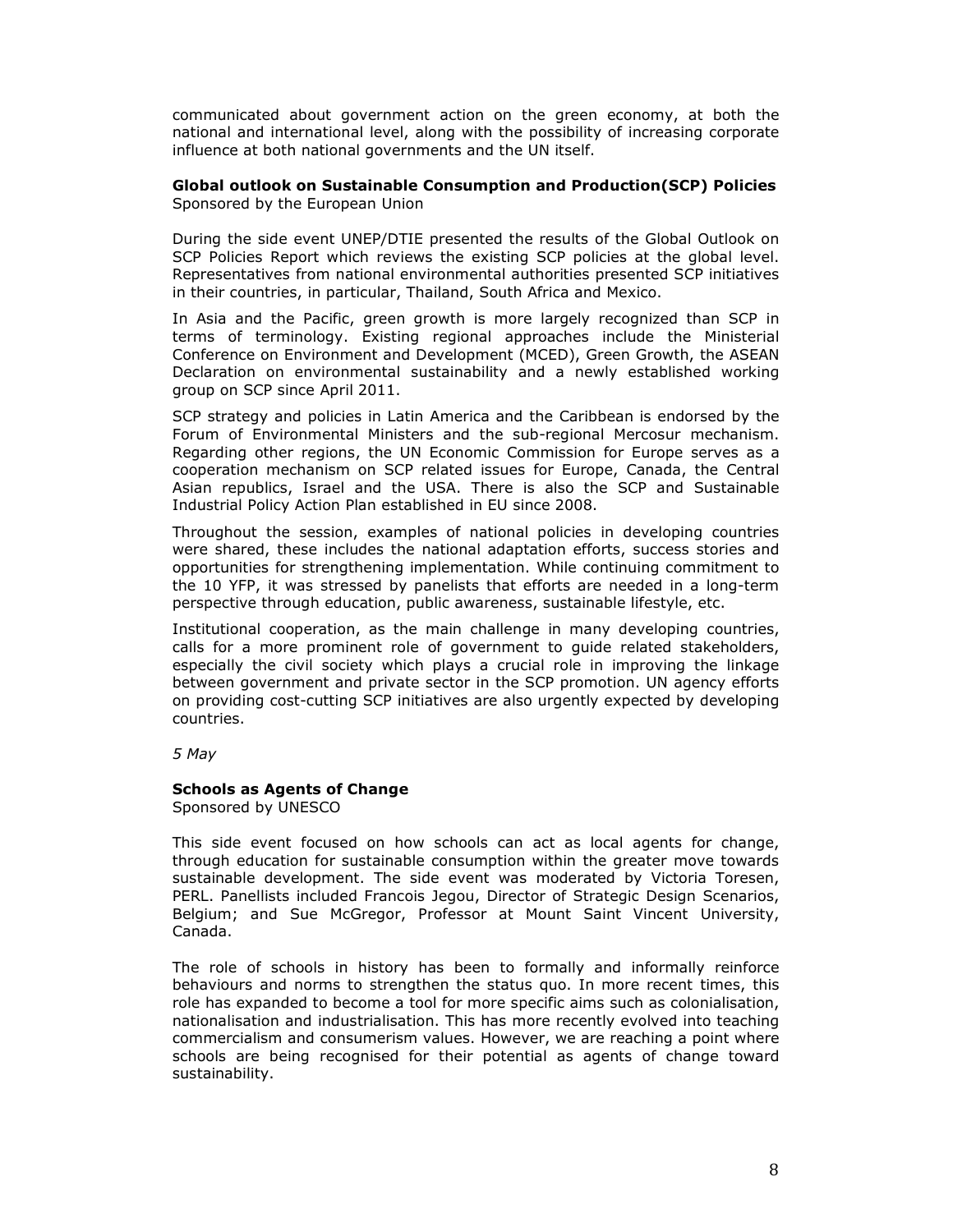When talking about sustainability, we need to ask exactly what is being sustained. The answer is life; life for humans, non-human species and ecosystems, and the viability of life for future humans, non-humans species and ecosystems. Currently, the way people consume is not sustainable. A key problem identified is that although all are consumers, not everyone knows how to consume. This is the role of education, and specifically education for sustainable consumption.

Traditionally, consumer education has focused on helping people make decisions in the market place so their self-interest is served in buying and owning things. Education for sustainable consumption focuses rather on consumers' responsibilities as citizens, as well as the markets role in serving people and society, not the other way around. This shift must be achieved through educating on issues such as mutual interests and responsibilities, and recognising the global effects of consumption. The role of schools in this is to educate the next generation of global citizens in being aware of their consumption choices, within the sustainable development framework.

Three alternative course structures were proposed, where sustainable consumption is taught either as a stand-alone course, gradually infused into existing courses and curriculums, or using an integrated sustainable consumption curricular with connections made across all subjects.

Project-based learning was also explored, within the notion that education grounded in real world learning is positive for both students and the communities in which they are learning. Three case studies were given to demonstrate this. The first example from the DESIS Network showed the benefit of taking university students into the community, using university programmes to support social innovation. Examples of these programmes were given for China, India, Kenya and Italy. The second example used the LOLA (looking for likely alternatives) didactic tool to approach sustainability using investigative social innovation. This tool is often very important when the teacher has limited knowledge about sustainability. The third example was called La27eRegion, and looked at colleges, and how they evolved within themselves and their interactions with each other.

During the discussion, the need for more than sustainable buildings was emphasised, with the need to focus on the hardware as well as the software in colleges. Consumer values were also discussed, and the pervasive nature of our current consumer culture that is difficult to shift. Emphasis was placed on the need to equip students with skills to make informed decisions, whatever the circumstances. This was reiterated in the context of teaching sustainable consumption in developing world contexts.

### **Mining - Current Realities and the Need for Change**

Sponsored by Tebtebba (Indigenous Peoples' International Centre for Policy Research and Education)

This side event addressed the issue of indigenous peoples and community rights in three different case studies centred on mining. Peru, Kazakhstan and Philippines examples were given to highlight the unequal stakeholder relationships with local communities, international mining companies and governments.

The case study of Puno, Peru highlighted the lack of community consultation and rights, the pollution created from mining activities and the lack of environmental follow-up that was a legal obligation of the mining company. After extraction, the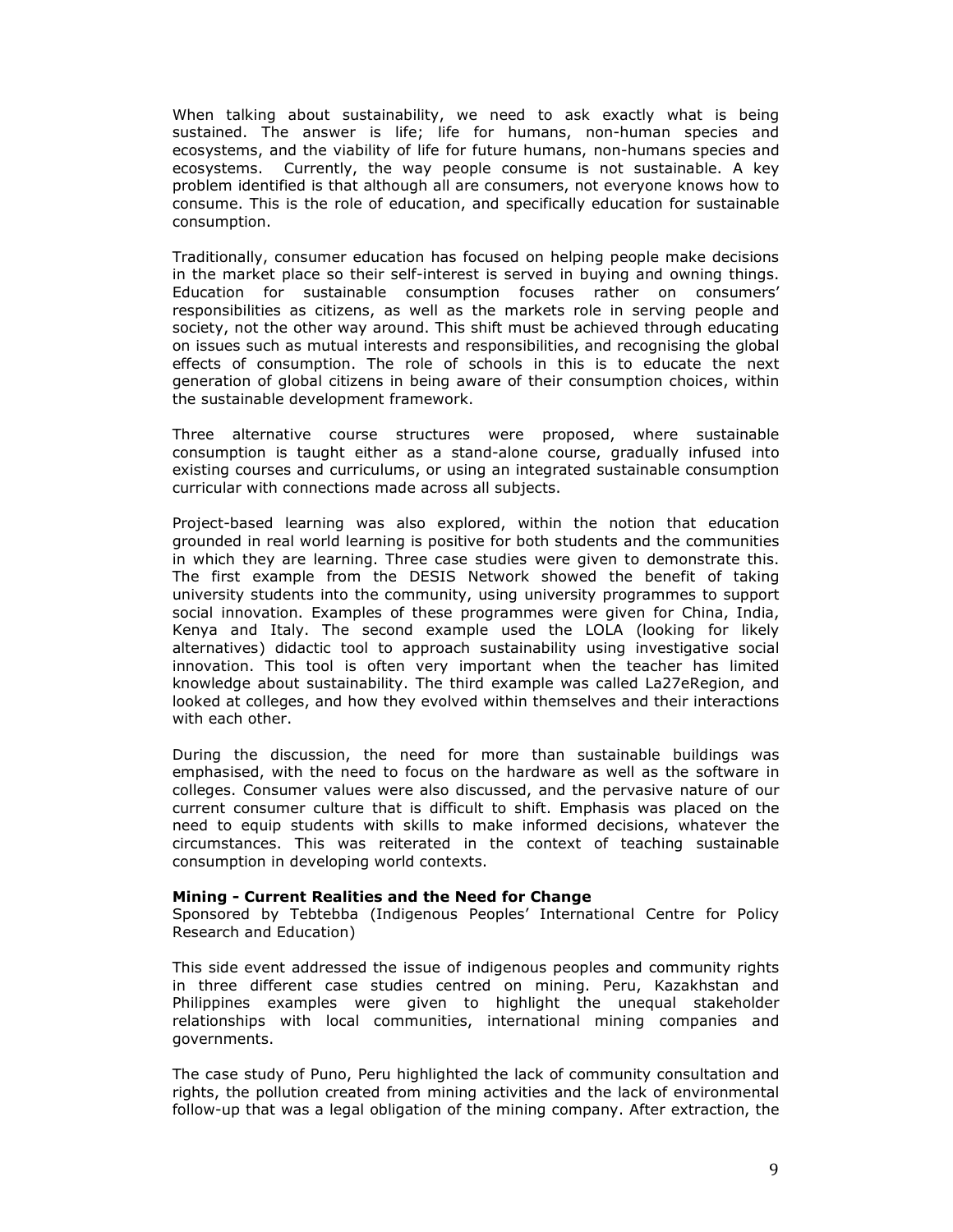whole area was severely degraded and environmental liabilities continue to exist. Several communities have been affected through acidic rivers, mine waste, toxic dust and heavy metals pollution in the local Lake Choquene. The Condoraque River is acidic enough to kill sheep and lamas, and the local wetlands are dead. This environmental degradation was raised at CSD18, but further action has been slow.

The case of Kazakhstan's uranium mining was also raised, with details of birth defects, sickness and environmental degradation from 50 years of mining activities being documented, even if only coming to light after the fall of the Soviet Union. Kazakhstan's current expansion in its uranium mining activities is worrying because of these past negative affects, as well as because of lack of current environmental and social concerns due to the big economic potential for exploiting this natural resource.

The third case study presented the aggressive expansion of mining in the Philippines, and the community action against this. Although there is guarded hope with a more progressive government having been recently voted in, mining policies that encourage expansion of the mining industry are still being promoted. Additionally, local governments in some areas have rejected proposed mines because of church and citizen protests. However, the issue is complicated with both local people and mining companies currently not being able to get use of the land, despite the legal and cultural claims then have. Particular issues for protesters include the weariness of local leaders to the challenges being faced, lack of younger leaders to keep up the intensity and the unknown threat of 'carbon cowboys' with little understood schemes such as Redd+.

Discussion showed solidarity to the cause, and the importance of sustainable development in all its forms for our age. Mining was understood to be intrinsically unsustainable due to the scarce nature of minerals, which brings into question the very viability of 'responsible mining'. The colonial model of mining companies was also highlighted as a cause for concern. Finally, the issue of 'free prior informed consent' was brought up, due to the discussion in negotiations to remove it from the CSD19 negotiated text. There was much concern expressed over this, and the ramifications it might have on the situation of indigenous and local communities in future mining activities.

*6 May* 

# **State-of-the art Innovative and Sustainable Technologies in Waste Management, Mining, Transport and Chemicals**

Sponsored by the Scientific and Technological Major Group

The side event was organized as an interactive dialogue between Country representatives, scientists, engineers, economists and entrepreneurs from innovative industry companies. Panelists briefed on the current situation of the use and development of innovative and sustainable technologies in waste management, mining, transport and chemicals was. Presentations were also focused on the potential of these technologies in motivating the processes towards sustainable development.

Civil engineer D. Danyluk pointed out that the value of waste as a source of resources is under awareness. The emerging technology manages to recycle and reuse up to 80% of heat during the materials and nutrient cycles of waste management. But waste management is still limited to few areas, for example the PET bottle tubs. Efforts are made by the engineering sector for an innovative sorting system which is crucial to better reuse resources source.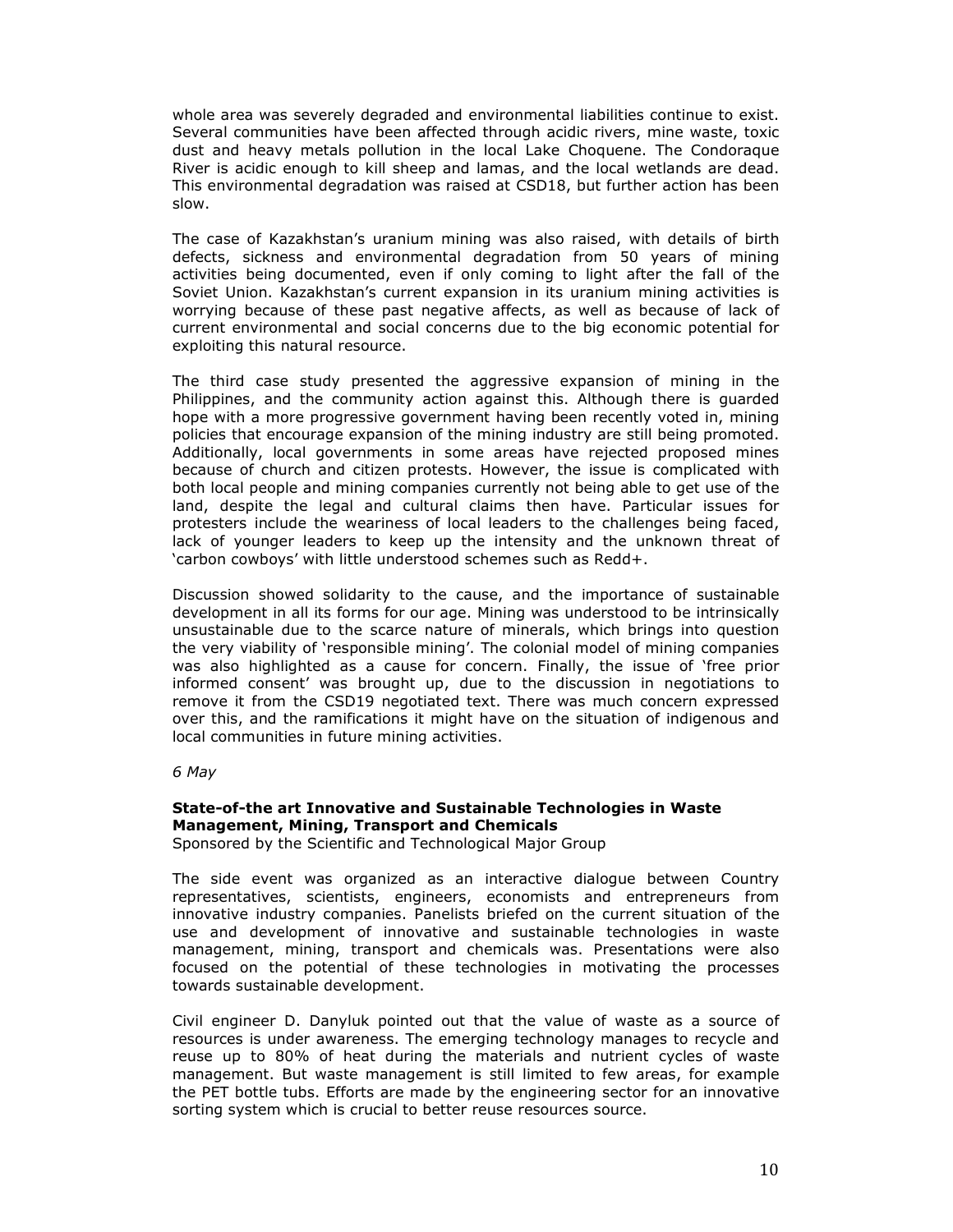Regarding mining environmental management, D. Shields from the Department of Economics of Colorado State University stressed the importance of integrating sustainability into engineering. The use of minerals should respect the sustainability to maintain the stream of benefits from these resources. Engineers are expected to take the responsibility of evaluating risks of emerging technologies against sustainable development.

M. Bianchini from EU Government Affairs & Public Policy of Dow Chemical presented its FILMTEC Reverse Osmosis Membranes project to produce safe drinking water through desalination in coastal areas, which can serve as a concrete example of sound chemicals management. Throughout the session, panelists also recognized that technology should be used in right consideration of people's needs.

 *9 May* 

#### **Implementation Challenges and Solutions for SCP programmes in developing countries: The case of SWITH-Asia**  Sponsored by the European Union

The side event illustrated the concrete example of the SWITH-Asia Programme which aims at helping Asian developing countries to promote the implementation of sustainable consumption and production. Panelists discussed the role played by governments, business and development partners in the process.

Started in 2007 with a budget of €150 million over the period 2007-2013, the SWITCH-Asia Programme has been providing assistance to Indonesia, Malaysia, Philippines and Thailand and also supporting UNEP in the SCP aspect. Governments and policy makers play a central role in encouraging SCP programs. Governments also have a crucial function in reinforcing responsible business actions, which are recognized as important to mainstream SCP practices.

Developing countries often face implementation challenges due to the lack of resources and capacity building. Development partners including academia, business associations, civil society and international organizations can take the role to support national policy priorities and help strengthening their implementation.

Based on a good understanding of different functions of governments, business and development partners, the SWITH-Asia Programme aims at replicating SCP practices on the ground in the manner of interlinking all stakeholders. Continuous efforts will focus on encouraging a switch of both supply and demand towards a sustainable practice. Besides, a new component of the programme was established to help policy makers in areas of awareness raising, capacity building and institutional framework design.

# **Illegal Mineral Extraction in Local Communities in Sub-Saharan Africa: Environmental, Social and Economic Impacts**

Sponsored by Women Environmental Programme (WEP) and Community Emergency Response Initiative (CERI)

The discovery of the natural resources have been a curse among some developing countries in Africa as opposed to the expectations that it would bring the revenue to contribute to the development of local host communities and the country. This side event, organized by Nigerian NGOs illustrated the recent tragic events in Zamfara State in North Western Nigeria.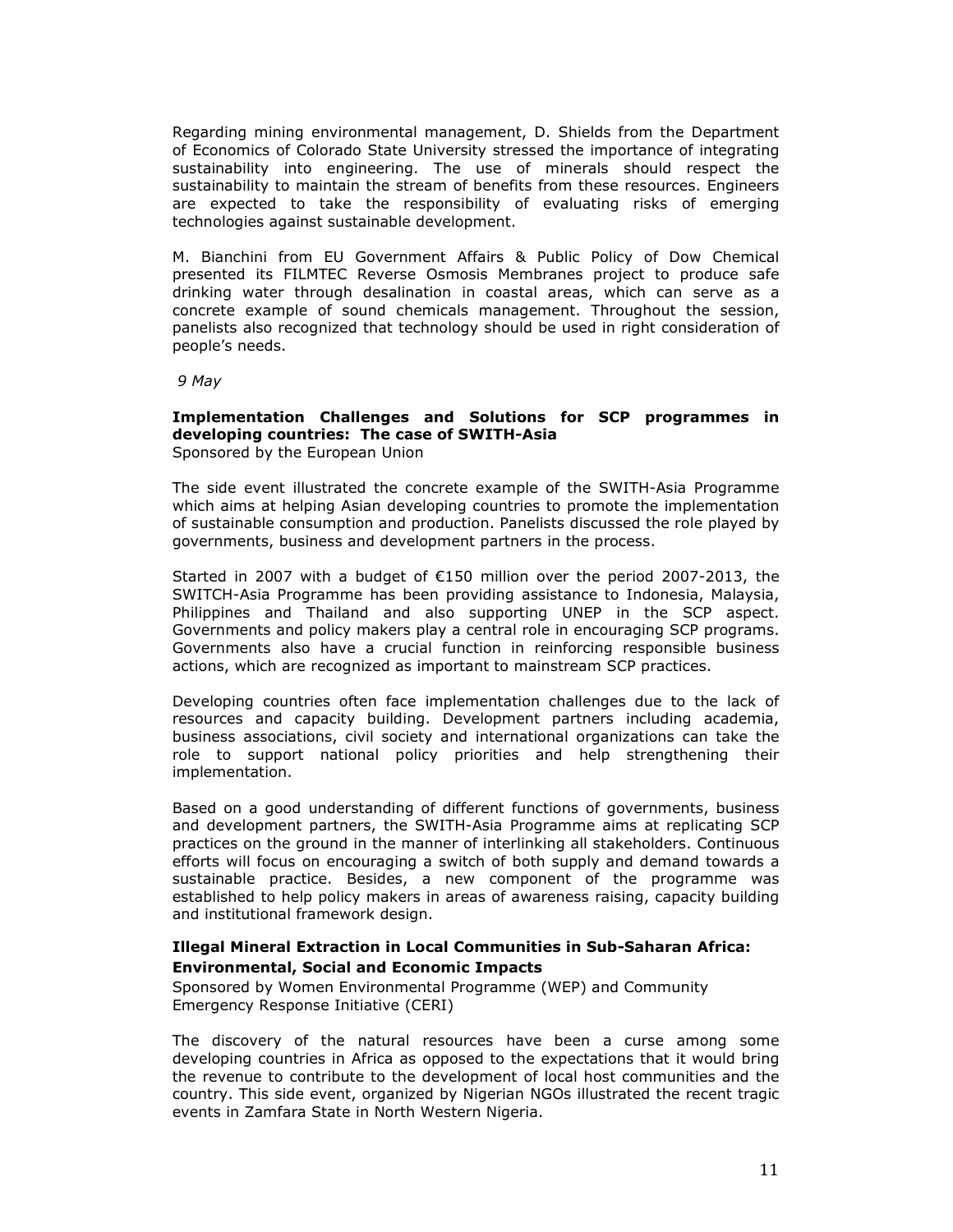According to the speakers most of the mining in Nigeria is carried out illegally and it is usually done by a 'cartel' that just shows up in these communities and begins to cart away the minerals in collaboration with ignorant and vulnerable community members. Illegal mining activities caused significant environmental and health problems. The trenches dug for these mining activities become death traps and easy entry points for devastating gully erosions since they are abandoned after the mining is over. For example, the gold ash was intermingled with deposits of lead (impurities) in Zamfara State.

High degree of environmental lead contamination can cause serious health problems. In 2010 the inhabitants of gold-bearing communities Anka and Bukkuyum in Zamfara faced significant health problems. About 335 suspected cases of strange ailments were reported in several local hospitals. 163 lives were lost and the majority of them were children between the ages of 5 to 10 years old. It is suspected that this is due to lead poisoning. Lead poisoning, as in the case of Zamfara, can persist in the environment for up to 15 years. Lead affects the reproductive functions of both men and women by interference with enzymes that process testosterone and other androgens, and it also bring other long-term problems such as permanent learning and behavioral problems and brain damage.

Illegal mining has the most significant impact on women and children. It was apparent from the death toll in Zamfara State that women and children were the worst-hit groups. More than 60% of illegal miners in Nigeria are women. Children often become victims of child labour schemes since many of them drop out of school in pursuit of the token pay they receive when they engage in mining.

The followings summarize some suggestions for improvement: People-oriented development schemes; better monitoring system for the mineral sector; enhancing the capacities of host communities to become aware of impacts of mining activities on their environment, and on their constructive engagement in negotiations and advocacy; better coordination of the side of government on issues relating to extraction and mining; and up-scaling the role of CSOs/NGOs.

*10 May* 

## **Road to the WSSD 2020 Chemicals Goal**

Sponsored by the European Union

Panelists provided background information on the legal basis and cooperation framework of chemicals management. Presentations made by representatives of Member States and related international agencies were focus on the current situation of chemicals management approaching its 2020 goal.

Sound chemical management is a crucial component of sustainable development. Chemicals issues have a strong link with the waste management and the Green Economy, the two important themes of CSD 19 and Rio+20 respectively. To many developing countries, chemicals issue is considered as a central element related to poverty eradication since this issue can result in pollution and food security problems.

The WSSD Chemicals Goal was set that by 2020, chemicals should be used and produced in ways that lead to the minimization of significant adverse effects on human health and the environment. Challenges of meeting this goal were addressed during the side event. Urgent needs to a sound chemicals management include practical policy tools, renewed political commitment, closed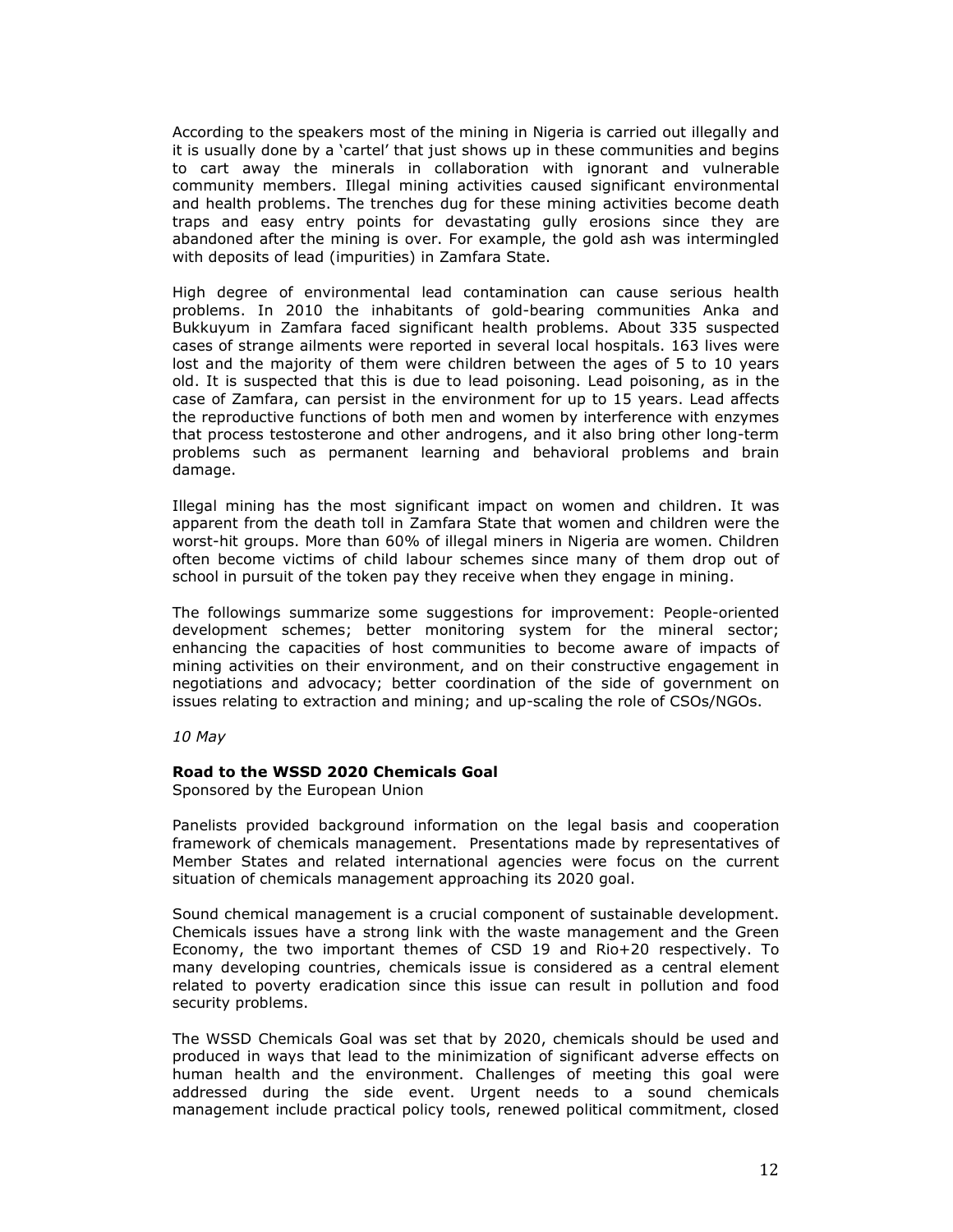institutional cooperation, strong financial support and comprehensive and updated chemicals legislation such as regulations on classification and labeling, pesticides and biocides.

Progress made was indicated by panelists during this mid-term review. There is advanced safety chemicals list produced by the International Council of Chemicals Associations (ICCA). An inter-organization programme driven by IOMC with support from FAO, ILO, OECD, UNDP, UNEP, UNIDO, UNITAR, World Bank, WHO is aiming at a broader partnership on enabling developing countries and countries in economic transition to identify and implement efficient chemicals management initiatives on the ground.

# **Sustainable Public Procurement (MTF and SPP): Experiences made with the implementation of the SPP tool developed by the MTF on SPP**

Sponsored by the government of Switzerland

Sustainable public procurement (SPP) is an important driver to bring forward the agenda on sustainable consumption and production. In most countries the Government is the largest single buyer and can lead by example by implementing sustainable public procurement. SPP allows to spend taxpayers' money in a responsible way. When taking life cycle thinking into account SPP contributes to saving money in the long term, helps to foster innovation and allows firms to be competitive on the global market. SPP also contributes to the use of natural resources more efficiently, to reduce environmental impacts, to create human well being and social justice. SPP actually adds sustainability to a green economy.

The methodology created by the Swiss led Marrakech Task Force on SPP (MTF on SPP allows countries to introduce or further develop sustainable public procurement (SPP) in a systematic way. The MTF approach is currently being tested in different countries. This side event, organized by the Federal Office for the Environment (FOEN) of Switzerland, provided a short overview on the approach and the achievements of the Task Force who has partnered with UNEP to implement the approach in developing countries.

According to Eveline Venanzoni, from the Swiss Federal Office for the Environment, the holistic and flexible nature which allows for steady progress in implementation and horizontal cooperation between the participating entities in the project is the strength of the MTF approach. The approach is not designed to offer a 'one size fits all' solution but is owned by the country concerned. MTF approach progresses through the process of status assessment, legal review, market readiness analysis, SPP policy plan, training, and finally, implementation.

With regard to the findings from the SPP projects process until now, selection of the right product or services for the SPP as a starting point, which have the most significant environmental impact, is important. It was stressed that public procurement authority should designate the national focal point who is in charge of managing the implementation of the Approach in project country - key for the successful MTF. Capacity building for all stake holders, who are directly responsible for the procurement, is another key factor.

Some representatives of different pilot countries discussed about their experiences and lessons learned with implementing the approach. Premcoomar Beeharry presented the lessons learned form Mauritius' SPP implementation of the Procurement of vehicles project in 2008. He stressed that capacity building of stakeholders should be completed first, and country wide awareness session should come prior to implementation.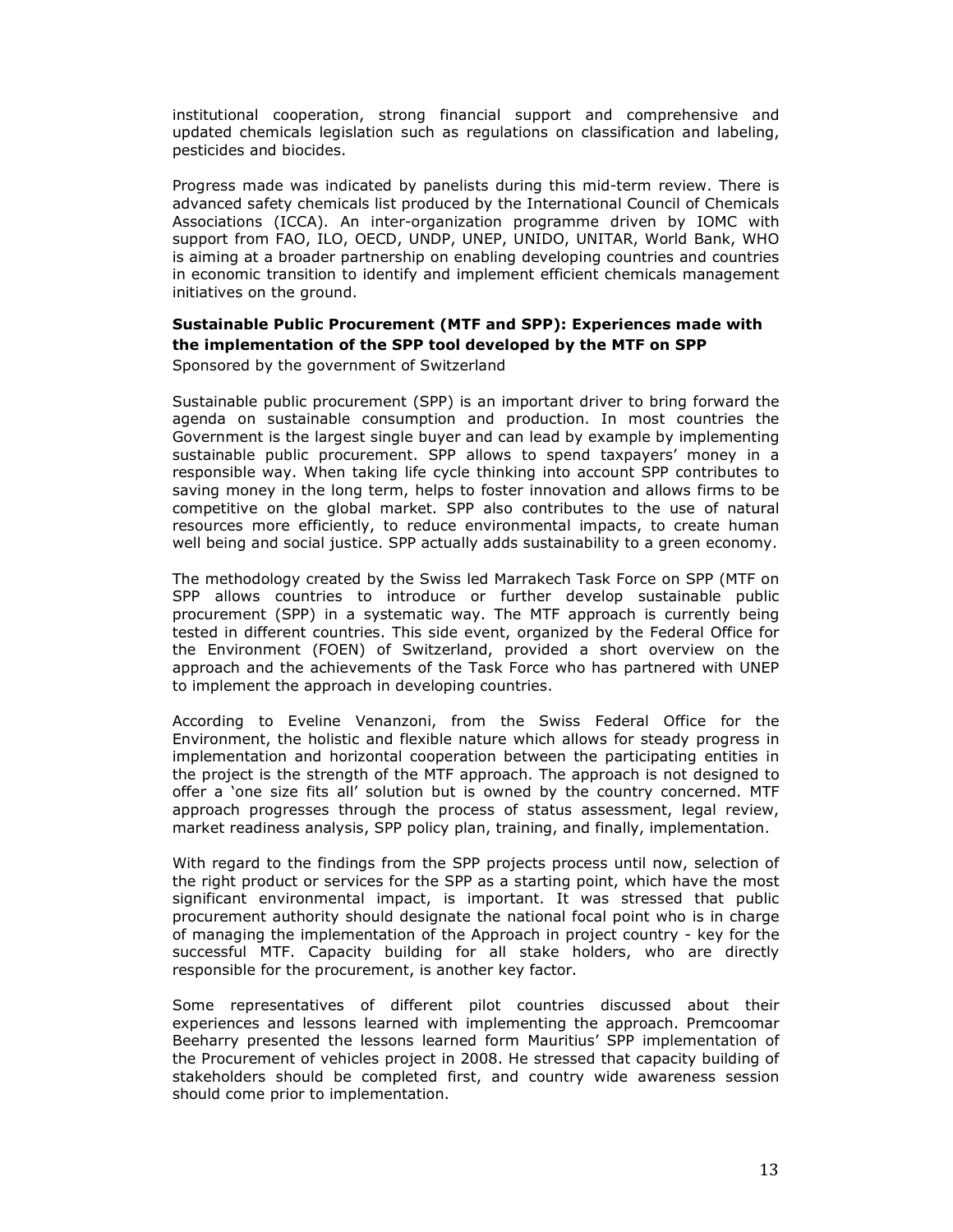From Ghana's experience, the importance of the technology to the developing countries as well as further funding from Development Partners for technical cooperation involving transfer of sustainable technologies was highlighted. Chris Browne emphasized the importance of targeting quick win areas, using leverage to drive change, and money savings for the reform.

*11 May* 

## **Launch of the Publication "Synergies Success Stories": Enhancing Cooperation and Coordination among the Basel, Rotterdam and Stockholm Conventions**

Sponsored by DESA-DSD, Secretariats of Basel, Rotterdam and Stockholm Conventions, UNEP, FAO

The ongoing synergy in the areas of chemicals and wastes and the practical ways of implementing the conventions in a coordinated manner, was showcased at this side event. The panelists included Dr. Tariq Banuri, Director of the Division for Sustainable Development /DESA, Ambassador Franz Perrez of Switzerland, Minister Luis Ferrate of Guatemala, Mr. Jim Willis the Head of the joint Secretariats of Basel and Stockholm Conventions and Mr. Donald Cooper the Executive Secretary of the Stockholm Convention. During the side event the joint publication "Synergies Success Stories" of UNDESA, Secretariats of the Basel, Rotterdam and Stockholm conventions, UNEP and FAO was launched.

The importance of strengthening synergies and cooperation among UN conventions and bodies related to chemicals and waste management is stressed by many Member States during the discussions at CSD. Synergies can result in significant benefits across bureaus in areas of communication, administration, legitimacy-related issues as well as on health and environmental protection issues.

Throughout the session, a number of success stories in the synergies process between the three MEAs as well as with other UN institutions were shared by stakeholders at the level on national coordination mechanisms, information management systems, regional cooperation and capacity building activities. As it was pointed out, the synergies process of the three conventions is considered a successful example to other parts of the global environmental agenda. This process can also be expected to contribute to the preparation of Rio+20, where the institutional framework for sustainable development will be one of its main themes.

# **Decoupling Natural Resource use and Environmental Impacts from Economic Growth**

Sponsored by Republic of South Africa, Federal Republic of Germany, and United Nations Environment Programme

The UN Environment Programme (UNEP) International Resource Panel has released a report "Decoupling Natural Resource Use and Environmental Impacts from Economic Growth" launched at the side event. This side event was a special preview to hear answers from the authors and partners of this report and to learn how the report's scientific findings can support decision making for a green economy.

The report addresses the definition of the 'decoupling' and it explores some of the challenges of decoupling. The report has sought to apply the concept of decoupling economic growth and human wellbeing from negative environmental impacts and escalating resource use. This is to address the dilemma of expanding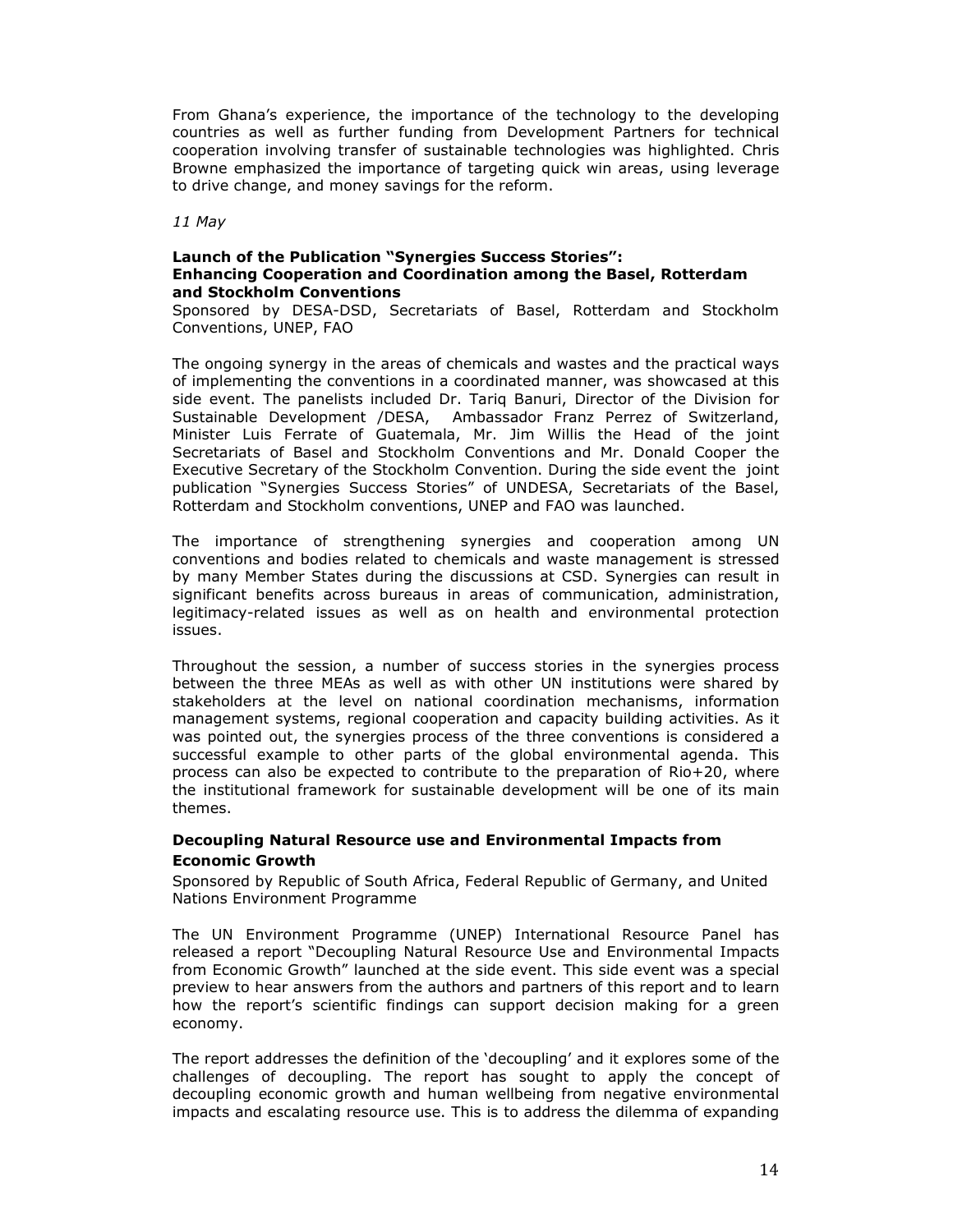economic activities equitably while attempting to stabilise the rate of resource use and reducing the environmental impacts.

The report stresses that the technological, financial and social innovation is the key to decoupling from escalating resource-use and environmental impacts, thus, massive investment is needed for innovation in these areas. It highlights that decoupling is about shifting from *debt-financed consumption* (which is unsustainable) as the primary economic driver of our economies, to *sustainability-oriented investments* in innovation as the primary economic driver of our economies.

This concept of the 'decoupling' is important since it provides developed economies with a way out of the recession by creating new opportunities for investment, and it ensures that poverty is eradicated in the developing world using policies that result in real resource efficient growth rather elite consumption premised on new infrastructures that foster resource and energy intensive growth. The report suggests that the trend towards urbanization provides assistance in decoupling since cities allow for economies of scale and more efficient service provision, including water delivery, housing, waste management and recycling, energy use and transportation.

Some of the challenges of decoupling in the use of natural resources and environmental impacts from economic activity can be earned from country cases of Germany, Japan, South Africa, China that have made an effort to address their sustainability challenges at least partly through decoupling. Governments are responding to concerns about increasing resource scarcity that is affecting economic growth; None have full-fledged policies for achieving comprehensive resource and impact decoupling, but all are taking significant steps toward more sustainable use of resources and reduced environmental impacts; The language of resource efficiency, resource productivity, dematerialization, and material flows has entered mainstream policy development, in different ways in each country; Diversity in approaches to decoupling is to be expected, but the general logic of the approach is appealing.

*12 May* 

## **Sustainable Consumption and Production -The Building Block for a Greener Economy**

Sponsored by the Finnish Government and the Nordic Council of Ministers

With the objective to look forward to Rio+20 and discuss the inter-linkages between Sustainable Consumption and Production and Green Economy policy instruments and implementation, the side event was organized a high-level dialogue. Discussants included the Permanent Secretary of Finish Ministry of Environment Hannele Pokka, the Executive Director of the European Environment Agency Jacqueline McGlade, the Danish Minister for the Environment and Minister for the Nordic co-operation Karen Ellemann, the Deputy Minister of Water and Environmental Affairs of South Africa Rejoyce Mabudafhasi and the President of IUCN Council and Co-Chair of UNEP Resources Panel Ashok Khosla.

To achieve a green economy, pragmatic approaches and feasible instruments are needed for both developed and developing countries to approach low-carbon and small-footprint societies. Implementing SCP patterns and strategies and programmes can contribute to sustainable development. According to discussants Green Economy is about providing new opportunities and creating new demands. Green jobs and new business opportunities appear due to Green Economy.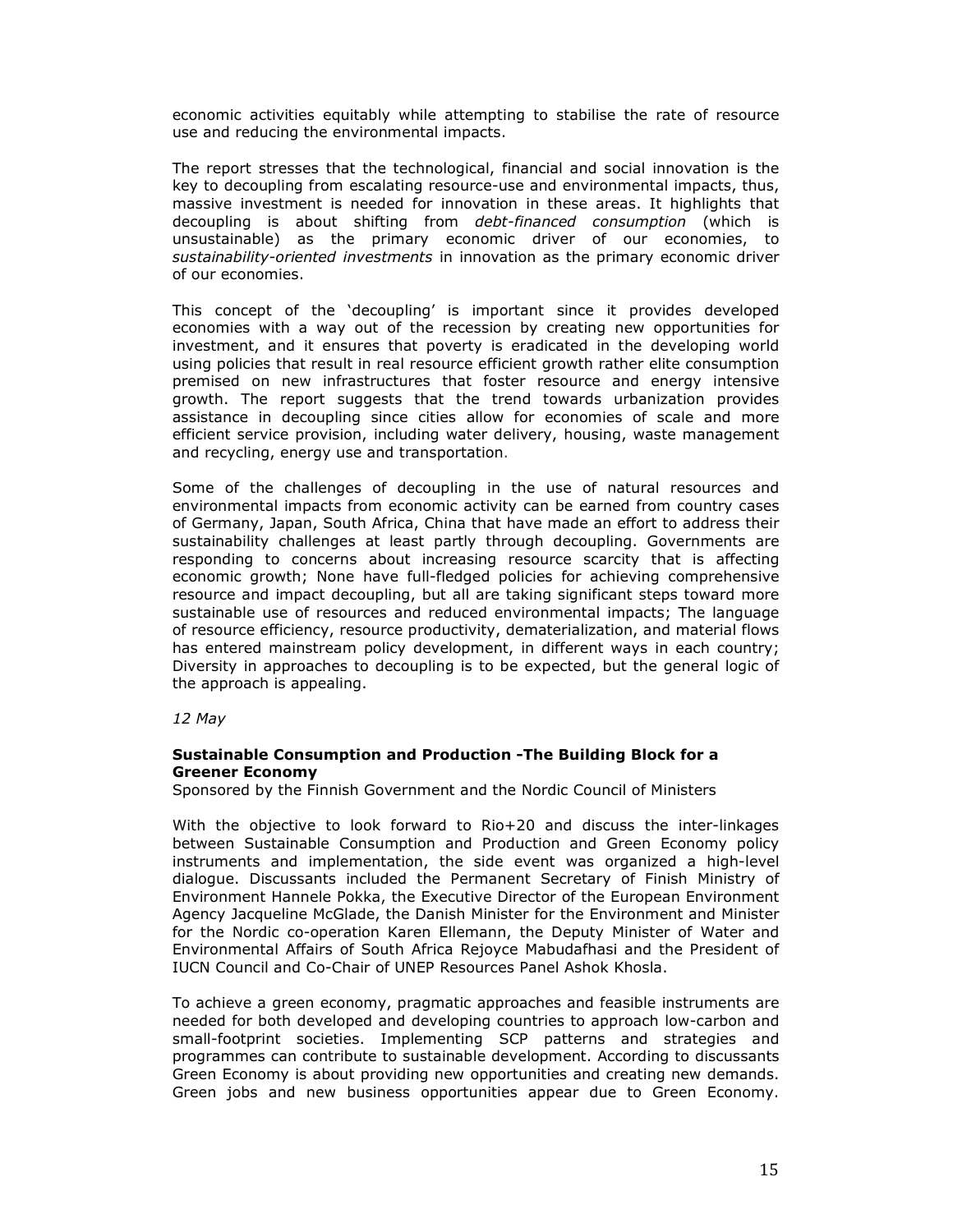Innovation was regarded as a key ingredient in a transition towards a green economy.

The issue of Green Economy also contributes to create new values in policy debates, bringing new inspiration to governments. Innovation was considered a key ingredient in a transition towards a green economy. It stresses on one hand on rethinking the current business model in order to have a broader and more comprehensive partnership, and on the other hand on putting specific attention to civil transformation related issues such as civil rights, gender equality, young generation protection related issues.

According to the discussants Sustainable Development is still considered to be the overarching and long term goal of the mankind. The speakers further reiterated their view that the encouraging agenda of CSD-19 provided an important platform to all stakeholders to share valuable knowledge and experience.

### **Building Partnerships for Moving Towards Zero Waste**

Sponsored by the Ministry of the Environment of Japan (MOE-Japan), UN Department of Economic and Social Affairs/ Division for Sustainable Development (DESA/DSD), United Nations Centre for Regional Development (UNCRD) and the Permanent Mission of Japan to the United Nations.

Moving towards "zero waste" society for the global sustainability is important under the circumstance of the growing scarcity and degradation of natural resources around the world. "Zero Waste" needs to become central to policy making, and it calls for partnerships within and between various stakeholders, such as communities, businesses, industries, and all levels of government.

The Permanent Representative of Japan to the UN Amb. Tsuneo Nishida delivered opening remarks. The main objective of the side event was to officially launch the International Partnership for expanding Waste Management Services of Local Authorities (IPLA), which was unanimously endorsed during the CSD Intersessional Conference on Building Partnerships for Moving towards Zero Waste, held in February 2011 in Tokyo. During the side event, the challenges for Local Authorities in the world in providing efficient waste management, and the concept of the IPLA as well as its importance were discussed.

Mr. Hideki Minamikawa, Vice-Minister of the Environment, Ministry of the Environment, Japan presented the outcome of "CSD Intersessional Conference on Building Partnerships for Moving Towards Zero Waste". Providing waste collection to all the people, while raising the environmental standards of waste disposal, is a major challenge for Local Authorities (LAs), which lack required institutional, financial and technical capacity. Growing urbanization as well as diversification of wastes caused by new emerging waste stream (such as e-waste which contains dangerous chemicals and metals) will further compound the waste management challenges of local authorities. Thus, empowering and developing capacity of local authorities and public waste utilities, and partnerships as the basis for sustainable waste management were two of the main items on the agenda raised during the CSD intersessional conference.

IPLA was introduced and endorsed as an international partnership to address the need of local authorities in expanding their waste management services. Mr. Minamikawa stressed Japan's contribution to IPLA through the activities of the framework of the 'Regional 3R Forum in Asia' established in 2009, as a coorganizer of the forum. The 'Regional 3R Forum in Asia' aims at mainstreaming the 3R (reduce, reuse and recycle) into the major national policies in Asian countries.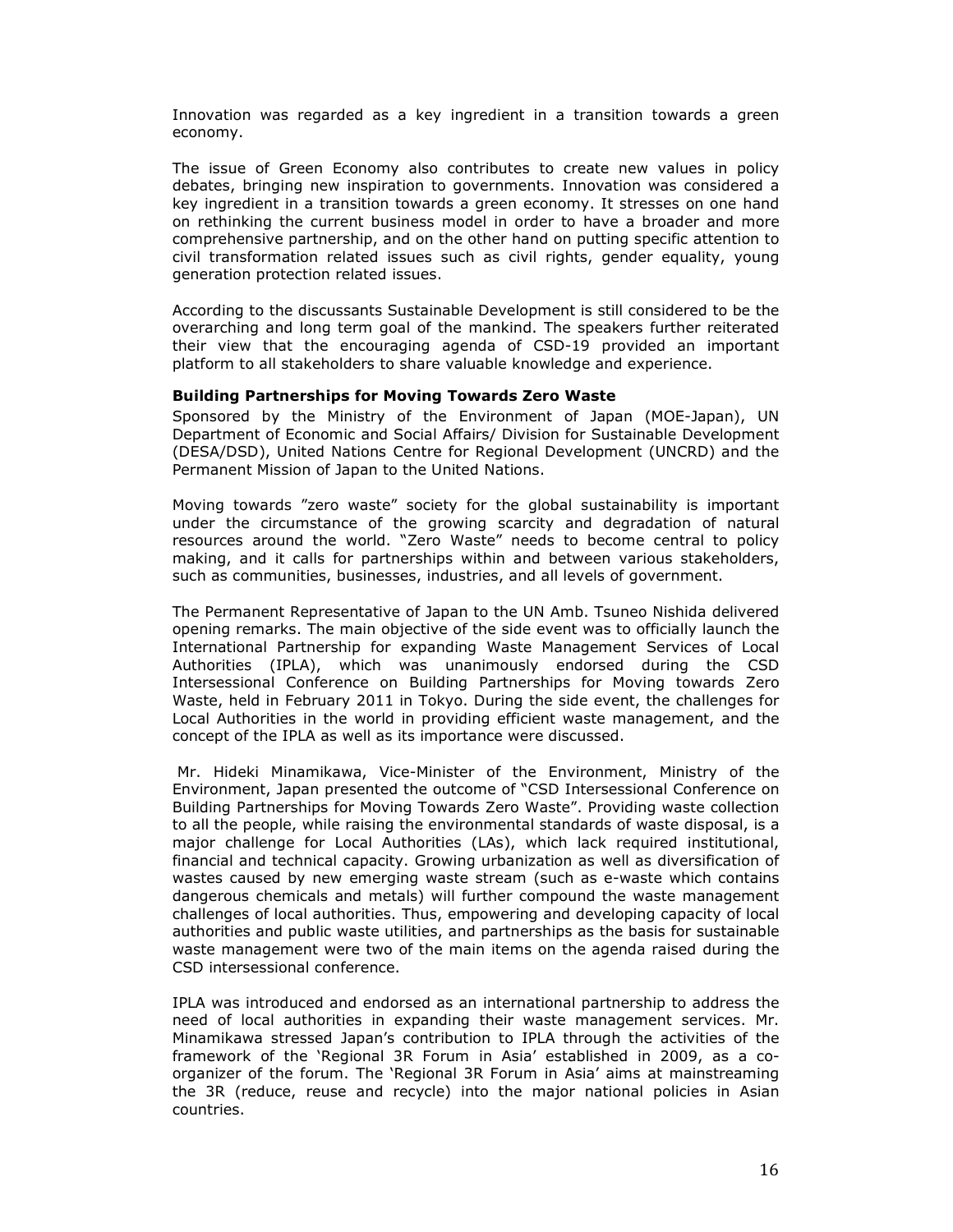Dr. Prasad Modak, Executive President of Environmental Management Centre, India, presented the benefits and opportunities of IPLA. IPLA aims to become **a**  "decentralized network at local level" and a "knowledge platform that emphasizes practice" whereby regional and local authorities and public waste utilities could access to meaningful information, and interact and network with partner institutions (cities, the private sector, professionals and research institutions, international financial institutions, the UN and donor organizations, etc.) actively engaged in sustainable waste management.

Mr. Choudhury R.C. Mohanty, Environment Coordinator of UNCRD, stressed that partnership is key to expand waste management services of local authorities that lack resources, institutional capacity, and technological know-how. Partnerships combine the advantages of the private sector (dynamism, access to financial resources and latest technologies, managerial efficiency, and entrepreneurial spirit, etc.) with social concerns and responsibility of the public sector (public health and better life, environmental awareness, local knowledge and job creation, etc.) Partnerships also provide win-win solutions both for the public utilities and private sector—if duly supported by appropriate policy frameworks. Such partnerships could lead to savings in municipal budgets where waste management usually consumes a large portion. The private sector, on the other hand, may use this opportunity to convert waste into environmentally friendly products and energy that could also serve as income generating opportunities.

*13 May* 

## **Chinese NGO Experiences and Perspectives on Promoting Sustainable Consumption and Production in China**

Sponsored by China Association for NGO Cooperation (CANGO)

The side event started with a review of sustainable development related content in the Chinese Twelfth Five Year Programme 2011-2015 (5YP). The remaining part of the session featured by presentations on introduction of Chinese environmental NGOs' actions, specific projects on the ground, concrete examples of SCP implementation in Xiamen City, and the sharing of youth's experiences and perspectives in SCP promotion.

It is indicated in the Chinese  $12^{th}$  5YP that by the end of 2015, non-fossil fuel should account for 11.4% of primary energy consumption, water consumption per unit of value-added industrial output to be cut by 30%, energy consumption per unit of GDP to be cut by 16%, and carbon dioxide emission per unit of GDP to be cut by 17%. The 5YP also endorses the acceleration of development of resource recycling industry, the application of resource-reduced technologies and the continuous efforts on building low-carbon cities.

An introduction of Chinese NGO's actions and programmes were given by CANGO. Nowadays, the China Civil Climate Action Network (CCAN) consists of 15 members; 18 cities partners have joined the Green Commuting Network Distribution programme; 17214 persons from 295 organizations are connected to the environmental communication web tool; the Green Choice Alliance has achieved to involve 74 member organizations in total; the Chemical Safety and Environmental Community is leading projects on the ground; and the NGO partnership strengthening is on the daily schedule of the Association. Aiming to help China building a carbon market and raise the social awareness in the country, CANGO works closely with its partner the Environmental Defense Fund on environmental enforcement and the demand creation in the environmental markets.